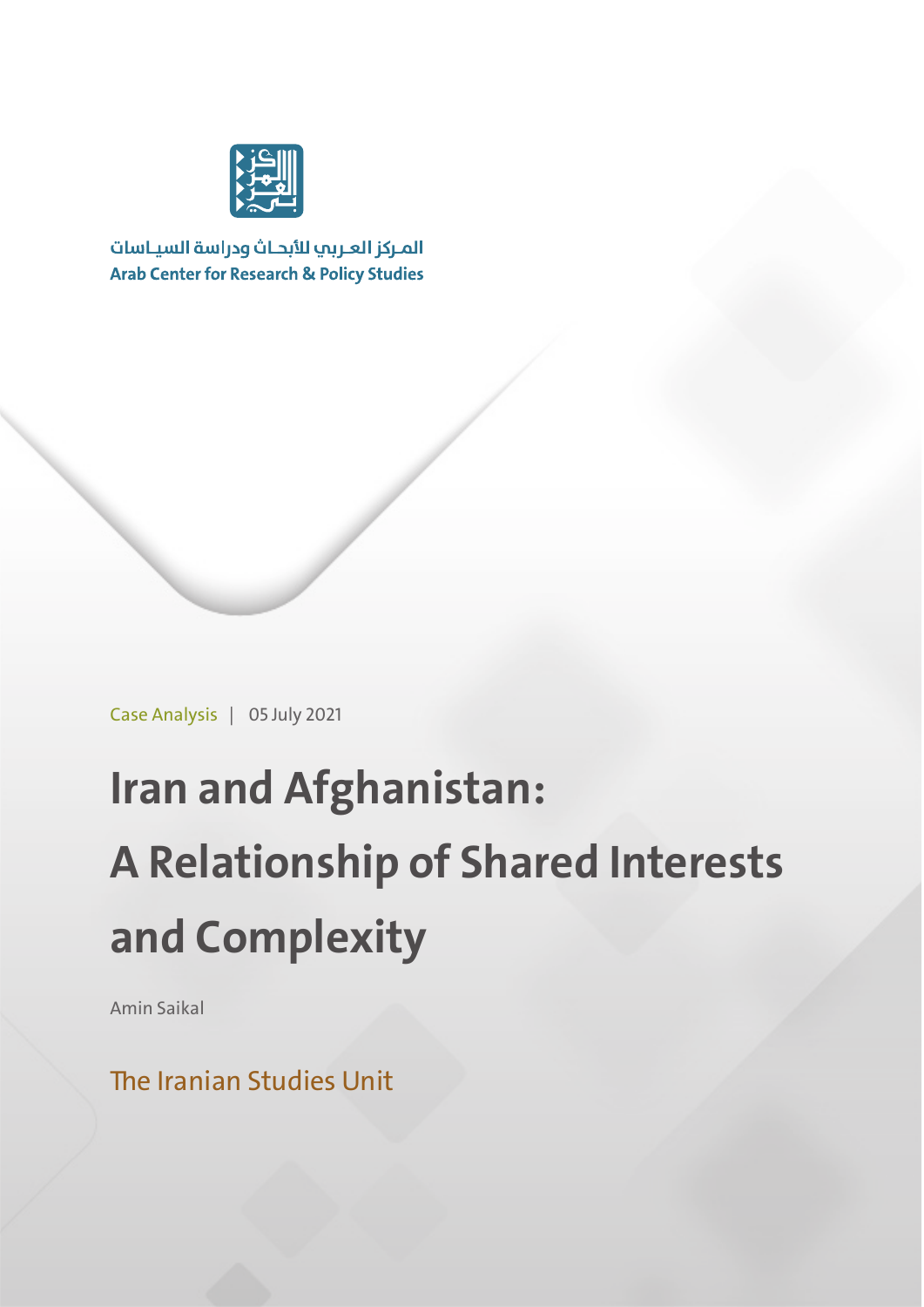### Iran and Afghanistan: A Relationship of Shared Interests and Complexity

Series: Case Analysis

05 July 2021

The Iranian Studies Uni

#### Amin Saikal

Amin Saikal, is Adjunct Professor of Social Sciences, University of Western Australia, and former Distinguished Professor of Political Science and Director of the Centre for Arab and Islamic Studies (the Middle East and Central Asia) at the Australian National University. He is an awardee of the Order of Australia (AM), an elected Fellow of the Academy of Social Sciences in Australia (FASSA), and Non-Resident Fellow of the Liechtenstein Institute on Self-Determination at Princeton University. His latest books include: Iran Rising: The Survival and Future of the Islamic Republic (Princeton University Press, 2019); co-author of Islam Beyond Borders: The Umma in World Politics (Cambridge University Press, 2019); co-author of The Afghanistan Spectre: The Security of Central Asia (Bloomsbury/I.B. Tauris, 2021); Modern Afghanistan: A History of Struggle and Survival (I.B. Tauris, 2012); The Rise and Fall of the Shah: Iran from Autocracy to Religious Rule (Princeton University Press, 2009).

Copyright © 2021 Arab Center for Research and Policy Studies. All Rights Reserved.

The Arab Center for Research and Policy Studies is an independent research institute and think tank for the study of history and social sciences, with particular emphasis on the applied social sciences.

The Center's paramount concern is the advancement of Arab societies and states, their cooperation with one another and issues concerning the Arab nation in general. To that end, it seeks to examine and diagnose the situation in the Arab world - states and communities- to analyze social, economic and cultural policies and to provide political analysis, from an Arab perspective.

The Center publishes in both Arabic and English in order to make its work accessible to both Arab and non-Arab researchers.

The Arab Center for Research and Policy Studies Al-Tarfa Street, Wadi Al Banat Al-Dayaen, Qatar PO Box 10277, Doha +974 4035 4111 www.dohainstitute.org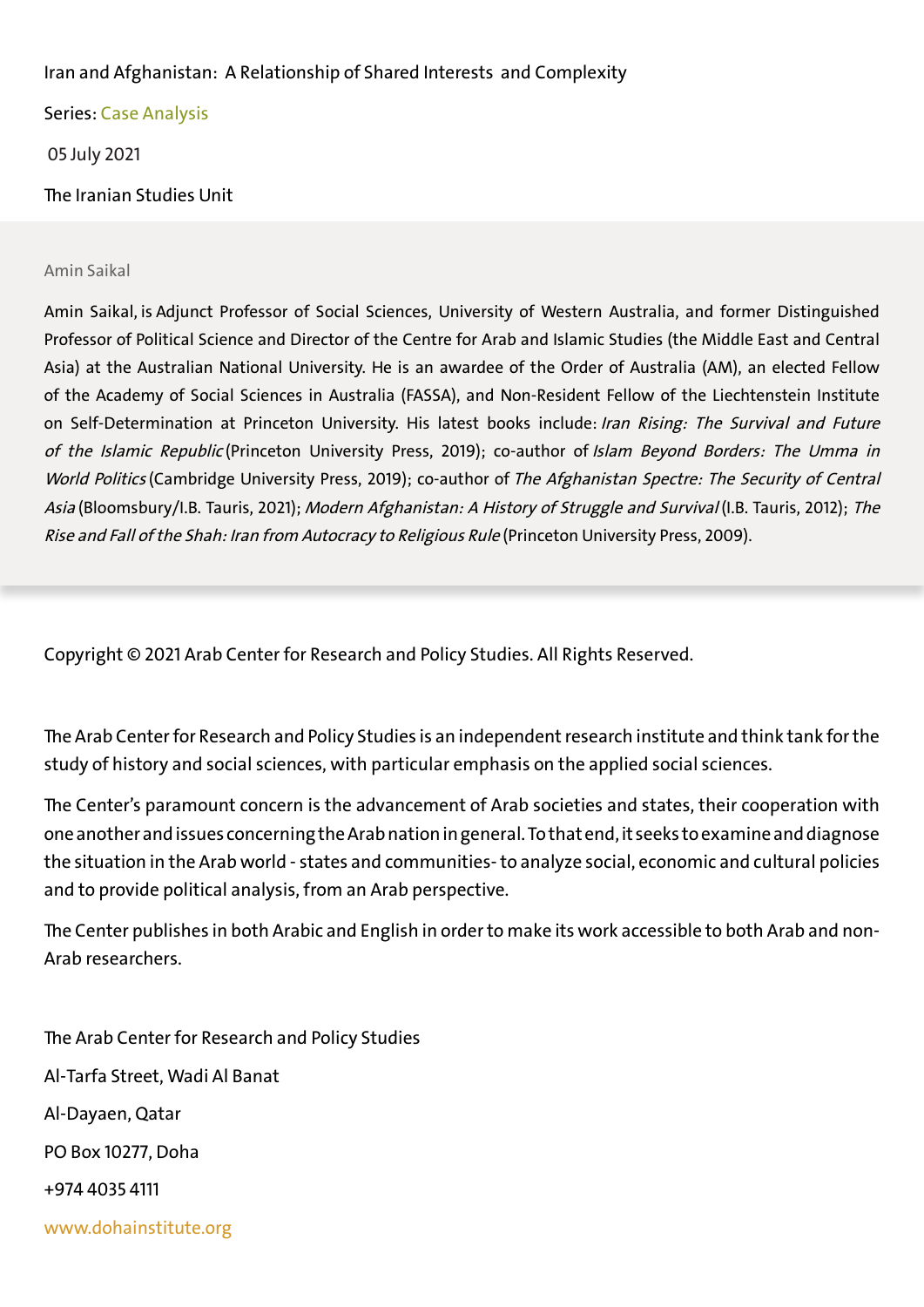## **Table of Contents**

| Objectives a comparation of the comparative construction of the comparative construction |  |
|------------------------------------------------------------------------------------------|--|
| Leverage of Influence. The contract of the contract of the contract of the contract of   |  |
| Iran's Stance in Relation to Post-US Afghanistan and a construction of the con-          |  |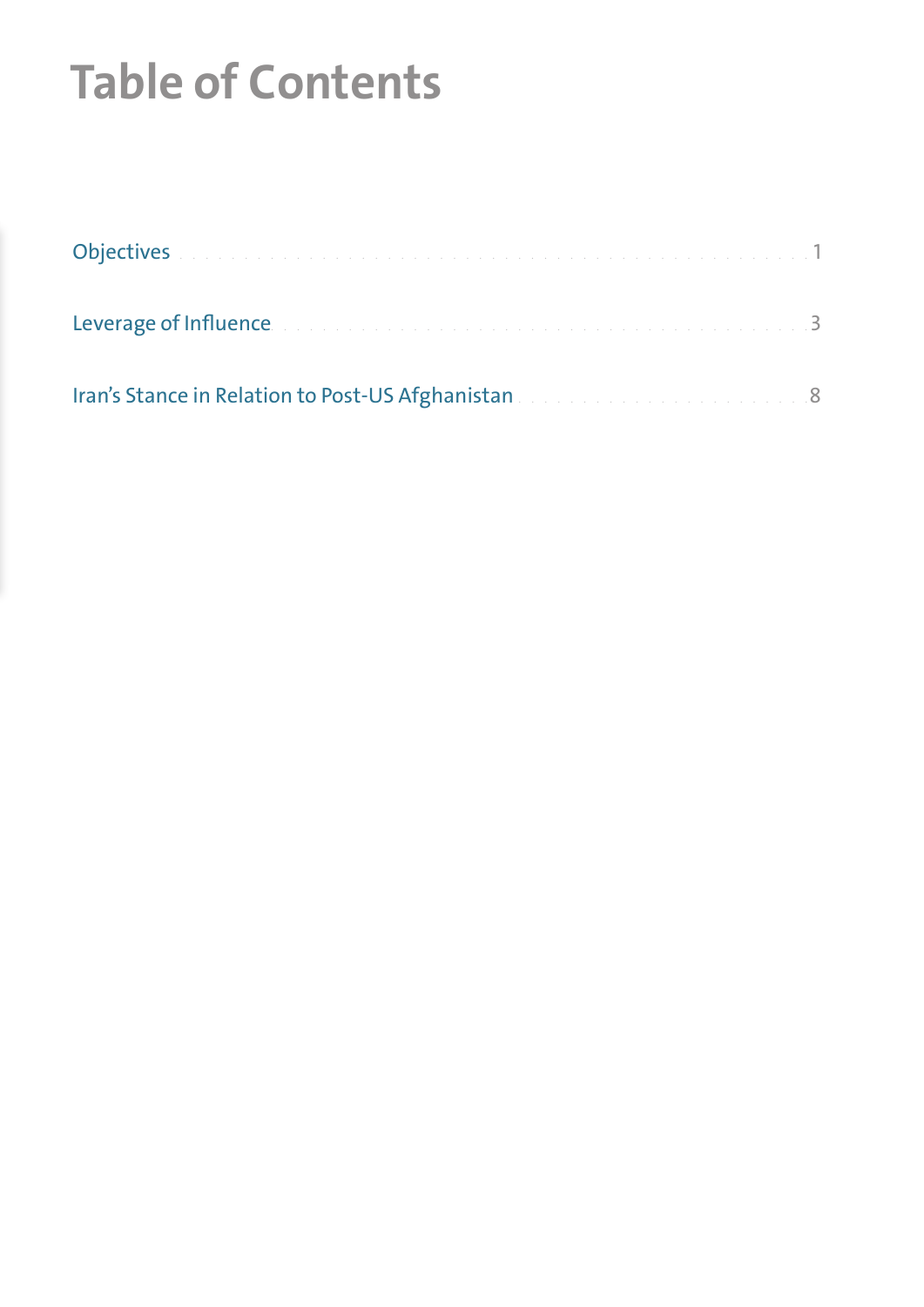Iran and Afghanistan have much in common to bind them together, but also many differences that distinguish them from one another. Their shared cross-border cultural, linguistic, ethnic and sectarian linkages, as well as security imperatives, strongly underpin their need for good and peaceful neighbourly coexistence. Yet, this has been, both historically and in contemporary times, punctuated from time to time by their divergent domestic and foreign policy outlooks and security postures, as well as the capacity to influence each other in support of their national and regional priorities. Resourceful Iran has had more power of dispersion and extraction in the relationship than the largely poor and turbulent Afghanistan. The resultant imbalances have endowed Tehran with more bargaining capabilities than that of Kabul in the two sides' prioritisation of their policies towards one another.

While it is tempting to try to contextualise the evolution of Iran-Afghanistan relations historically, the focus of this article is primarily the shared and divergent interests that have come to shape their relations, mainly during the US-led intervention in Afghanistan over the last two decades, an intervention that will terminate soon. The analysis is largely from an Iranian angle, with emphasis on three main issues. The first is to explore the main objectives of the Islamic Republic of Iran's policy behaviour towards Afghanistan. The second is to assess the degree of leverage of influence that Tehran may have managed to secure so that the changing Afghan situation does not adversely affect Iran's national and regional interests, and the means and methods by which Tehran has sought to advance its objectives. The third is to examine briefly where Iran is likely to stand in relation to a post-US Afghanistan.

## **Objectives**

As is the case with any state, the Islamic Republic of Iran's foreign policy is essentially a reflection of its domestic politics. The confluence of internal and external factors has played a key role in influencing its behaviour towards its neighbours. Afghanistan is no exception in this respect. The fact that Afghanistan is war-torn, with its future shrouded in uncertainty, makes the country a more vulnerable target to outside and, for that matter, Iranian interventionism than otherwise may have been the case.

Ever since the start of Afghanistan's turbulence more than 40 years ago with the pro-Soviet coup in April 1978 and Soviet invasion twenty months later, which coincided with the advent of Iran's Islamic regime, Tehran has been concerned about the potential impact of its neighbour's misfortunes on its domestic and regional security settings.**<sup>1</sup>** While managing to contain any major fallout from these developments, along with fighting Iraq in a decade-long war in the 1980s and locking horns with the United States as its global arch-adversary, the US-led intervention in Afghanistan, starting in October 2001, produced two contrasting results for Tehran. On the one hand, it toppled the anti-

<sup>1</sup> For a detailed background discussion, see Amin Saikal, Modern Afghanistan: A History of Struggle and Survival, London: I.B. Tauris, 2012; Amin Saikal, Iran at the Crossroads, Cambridge: Polity Press, 2016.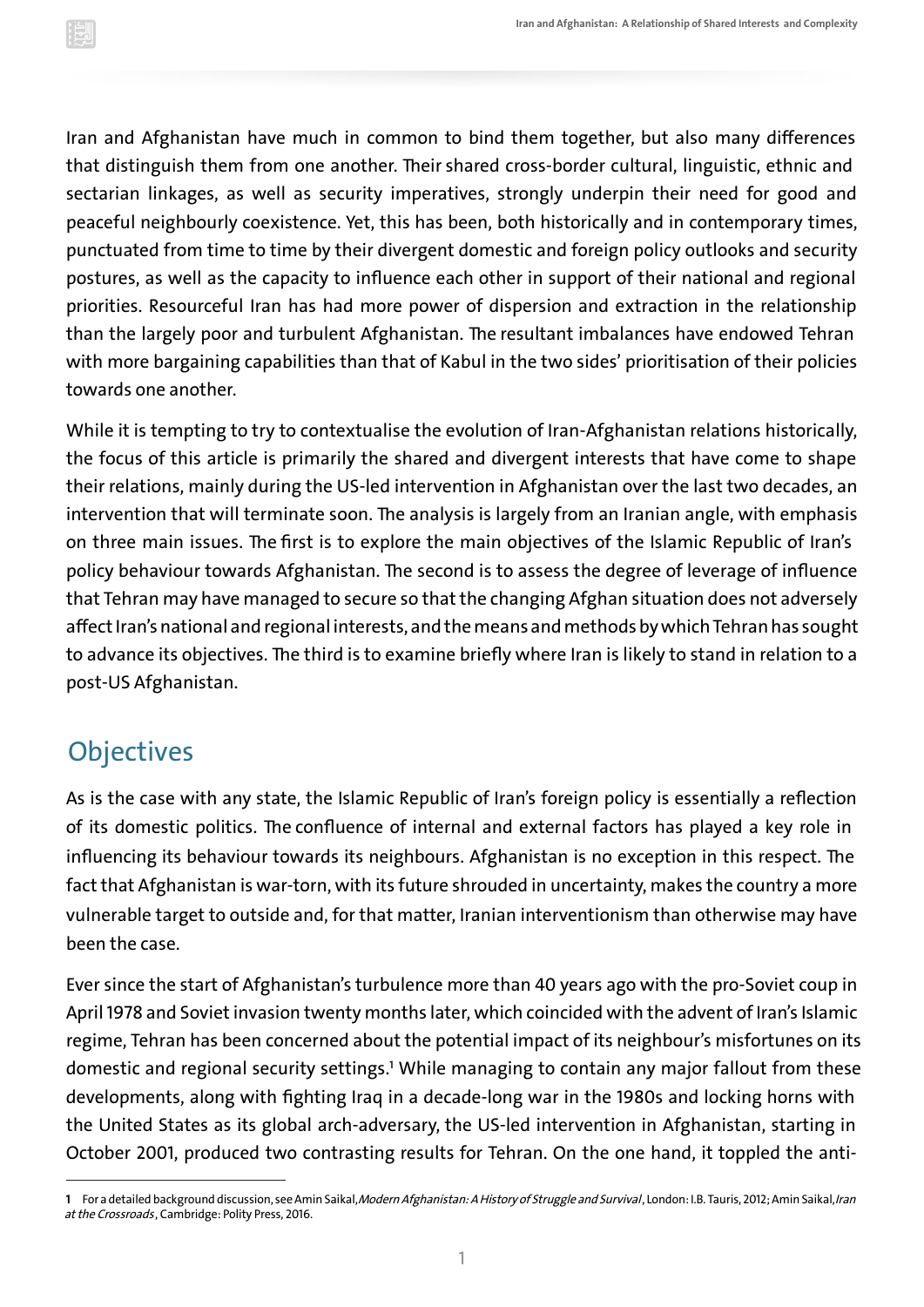Iranian regime of the Pakistan-backed and Saudi-patronised extremist Sunni Islamic Taliban and dispersed the leadership and main operatives of Al Qaeda whose 9 / 11 attacks had triggered the US invasion. On the other, it brought American forces next door, enabling the US to establish military bases, including one very close to the Iranian border, and also in the Central Asian republics bordering Afghanistan. This, together with the US deployment in the Gulf and the subsequent 2003 American invasion of Iraq, threatened Iran's ruling clerical stratum, as it amounted to an encirclement of the country as part of Washington's long-standing policy of containment of the Islamic Republic.

This unexpected dual-impact event confronted Tehran with serious policy dilemmas. The American removal from power of the Taliban, with whom Iran had come very close to a major military confrontation in October 1998 over the militia's killing of Iranian Consulate personnel in the northern Afghan city of Mazar-i Sharif, certainly pleased President Mohammad Khatami's reformist government. It provided it with a unique opportunity to substantiate its advocacy of a 'dialogue of civilisation' in the conduct of Iran's foreign relations and to refrain from opposing America's Afghan adventure. It actively and cooperatively participated in the US-driven, UN-backed December 2001 Afghanistan Bonn Peace Conference that legitimised America's intervention and mapped out a course of post-Taliban political evolution for Afghanistan.

It backed Washington's preferred choice of Hamid Karzai – a relatively unknown but anti-Taliban Pashtun figure – to head an interim administration. Leading the Iranian delegation at the Conference was Iran's current foreign minister, Javad Zarif, who took the opportunity to convey to his American counterpart, James Dobbins, the Khatami government's willingness to open a channel of discussion with Washington to improve relations. But Zarif was ignored by the hardline administration of President George W. Bush, who instead condemned Iran as a member of the 'axis of evil' in his 2002 State of the Union speech.

Meanwhile, given the factionalised nature of the Islamic Republic's ruling clerical cluster, Bush's condemnation of the Islamic Republic as an evil actor, plus America's Afghan intervention, signalled the hegemonic position of the US for many of Khatami's hardline opponents. These elements were patronised largely by the Supreme Leader Ayatollah Ali Khamenei and backed by closely associated state instruments of power, in particular the Islamic Revolutionary Guard Corps (IRGC), which then as now controlled most of the levers of power. They set out to do whatever possible to make life difficult for the US in Afghanistan, without engaging in such overt actions as to provide the Bush administration with a pretext to attack Iran – something that they also applied to US-occupied Iraq.

This contrasting factional approach, more or less, defined the perimeters of Tehran's policy objectives towards US-invaded Afghanistan and how it should go about achieving them, with some adjustments as the evolving Afghan situation required.

Broadly speaking, Tehran's policy attitude towards Afghanistan evolved in pursuit of primarily three interrelated partly ideological and largely geostrategic objectives. The first has been to foster stability within Afghanistan, and back mostly the Shia segment of the Afghan population, to prevent

2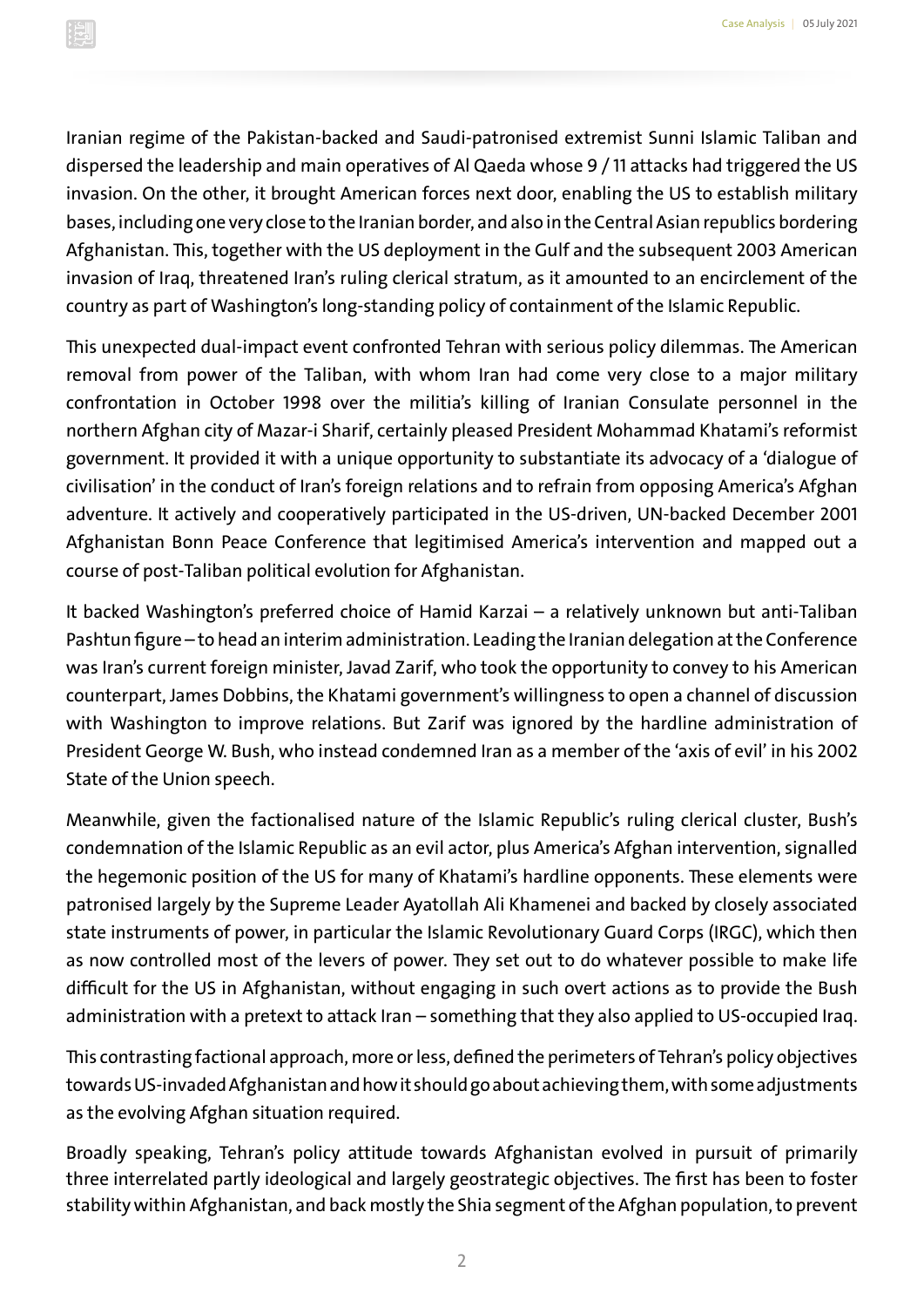Afghanistan's troubles from spilling over the Iranian border, and to support a functioning state within which Iran could expand its influence. The second has been to ensure that the US and, for that matter, other competitive regional actors, most importantly Pakistan and Saudi Arabia through its strategic ties with the latter, are not in a position to threaten the Islamic Republic or undermine its national and regional security safeguards. The latter has involved Tehran's nurturing of an Iran-led Shia strategic entity stretching from Central Afghanistan to southern Lebanon. The third has been to enhance relations with Afghanistan in ways that could link up the country politically, economically and infrastructurally to Iran to whatever extent possible, and to enable the Islamic Republic to reap as much, if not more, reward as Afghanistan from the processes of the war-torn country.

To achieve these objectives, Tehran has utilised a variety of largely soft power, but also hard power when necessary, means to build bridges of influence in Afghanistan. Three areas especially deserve elaboration in this respect.

### Leverage of Influence

On the political front, Tehran fully endorsed the outcome of the Bonn Peace Conference, where the Iranian delegation played a key role in persuading the friendly figures representing the United Islamic Front for the Salvation of Afghanistan (dubbed by Islamabad as the Northern Alliance to de-emphasise its national importanceto overcome their objections. Iran backed Karzai's interim, transitional and elected governments over the next fourteen years. It courted Karzai personally and fostered close relations with some members of his inner circle. Karzai himself is an ethnic Pashtun, whose two major, but historically rival, tribes – the Durrani, from which Karzai hails, and the Ghilzai, to which the Taliban and the current president Ashraf Ghani belong – form the largest minority in socially divided Afghanistan.

In deference to the Bonn Agreement and his own impulses, Karzai wanted his cabinet to reflect the diversity of the mosaic population of Afghanistan. He always included a couple of powerful Shia leaders in his cabinet to represent the 15 - 20 percent Shia segment of the Sunni-dominated people of Afghanistan. They included most prominently his Vice President and leader of Hezb-e Wahdat Islami Afghanistan (the Afghanistan Islamic Unity Party, Mohammed Karim Khalili, who has had close sectarian and political links to Tehran from the time of the Soviet occupation in the 1980s. Karzai also deferred extensively to the most influential spiritual Shia leader, Grand Ayatollah Mohammad Asif Mohseni, who until his death in August 2019 had an extensive affiliation with Tehran. Mohseni enjoyed a substantial amount of direct Iranian financial and logistic assistance to build a large seminary and educational compound of Shia learnings from primary school to university level in Kabul – all in Mashhad style – and commanded a huge Shia following.

Meanwhile, Tehran provided direct monetary assistance to Karzai in the form of frequent substantial cash payments, which complemented what the Afghan leader also used to receive from the CIA. In publicly acknowledging Tehran's donations, Karzai claimed that it was for his office expenses,**<sup>2</sup>**

**<sup>2</sup>** Jon Boone, "Hamid Karzai Admits Office Gets 'Bags of Money' from Iran", The Guardian , 26 October 2010.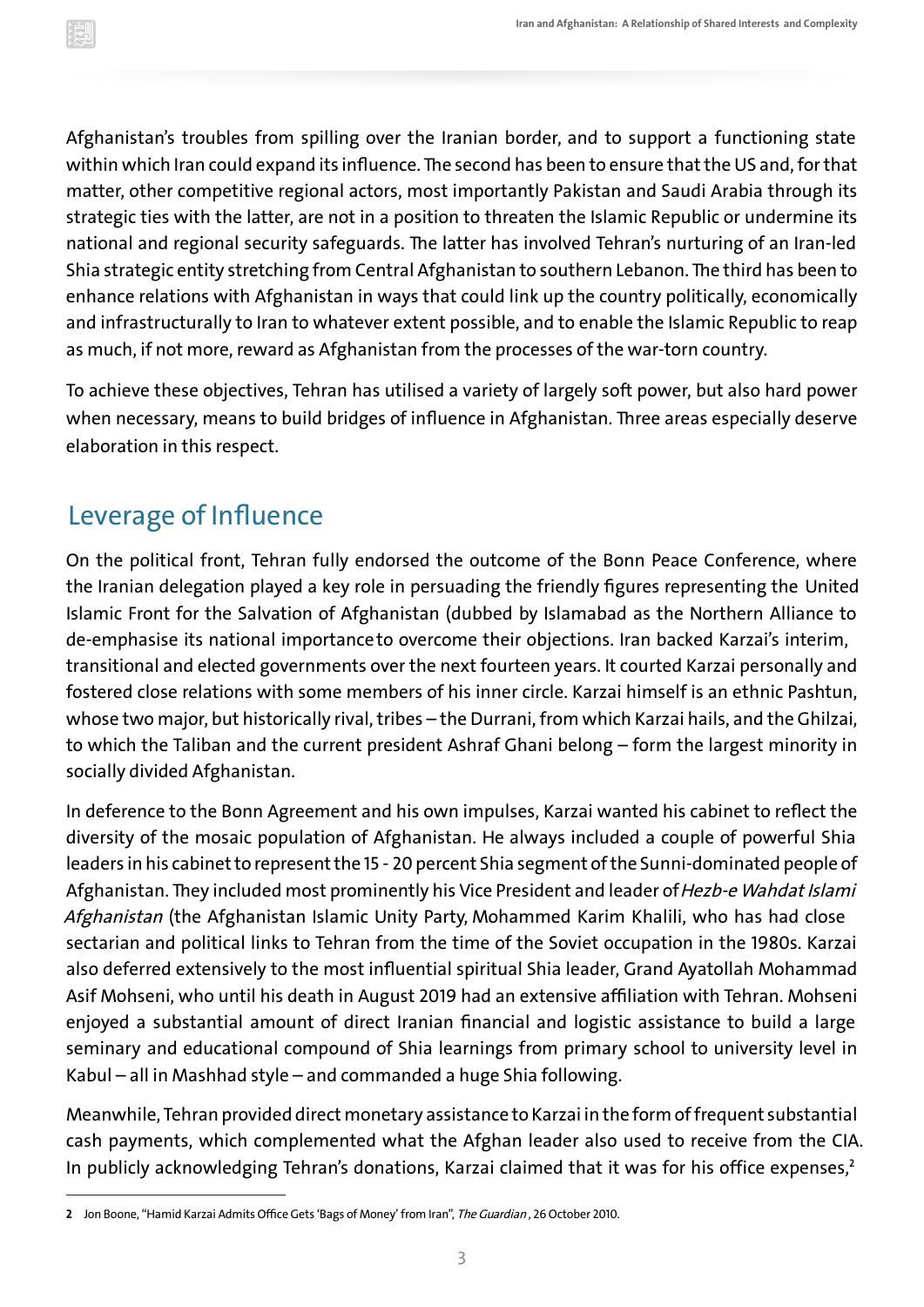although some insiders have said that he used the largesse for personal and patronage building purposes. Whatever the case, Tehran managed to pierce the Karzai governments at the highest level. It had such allies within and outside the Afghan power structure who were capable of ensuring that Iran's interests were not violated in any major decisions made. While it is not possible to determine the degree of favour that Iran may have received in return, it is clear that it could not have been entirely without political benefits.

In addition, along with Khalili's group, Tehran has backed three other Shia parties as conduits of influence, all of which have stemmed from the old Tehran-supported Hezb-e Wahdat (the Unity Party), which consolidated in resistance to the Soviet occupation in the 1980s. One of them is the Hezb-e Wahdat Islami Mardum-e Afghanistan (Afghan People's Islamic Unity Party), led by the powerful Mohammad Mohaqiq.

In contrast to their historical deprivation and despite the Taliban's sectarian hostility towards them, Afghanistan's Shia minority has grown to secure a sizable share in the Afghan power structure, economy, business, trade, communication and security sectors. This is not to claim that Iran controls them, but that Tehran has sought to leverage them to entrench its position as an important player on the Afghan scene.

Karzai's successor, Ashraf Ghani, has been less sanguine in the conduct of relations with Iran, and there is no report of him having received any direct cash payments. However, he has not been in a position to downgrade the role of Tehran and its conduits in Afghanistan, especially as under him Afghan politics has become increasingly ethnicised. While conscious of the popular strength of the Shia parties, he has teamed up with a prominent Shia figure, Mohammad Sarwar Danish, as his Vice President. Ghani has often pandered to the Shia leaders, as he has also to leaders of other minorities, to boost his political fortunes, especially in the face of the Taliban's rejection of his government as illegitimate and growing internal criticism of his leadership even by many of his ethnic associates.

Ghani has also proved to be very unpopular. There is a widespread public perception of him as a power manipulator and self-serving. This is at least partly rooted in his claim of victory in the September 2019 presidential elections, whose results were announced five months later amid serious electoral disputes. He was declared as the winner with less than 1 million votes out of some 8 million cast in a country of an estimated 37 million population. His leading challenger, Abdullah Abdullah, accused him of massive electoral fraud. Both contenders had been there before. The same had happened in the 2014 elections, where Abdullah rejected Ghani's claim of victory as fraudulent, and the issue was finally settled at the direct intervention by the former US Secretary of State John Kerry, who prompted them to form what became known as the National Unity Government (NUG) with Ghani assuming the presidency and Abdullah holding a new unconstitutional position as the Chief Executive. However, the NUG, which was unprecedented in the history of Afghanistan, turned out to be terribly dysfunctional, as the two men could not agree on many governing issues.

4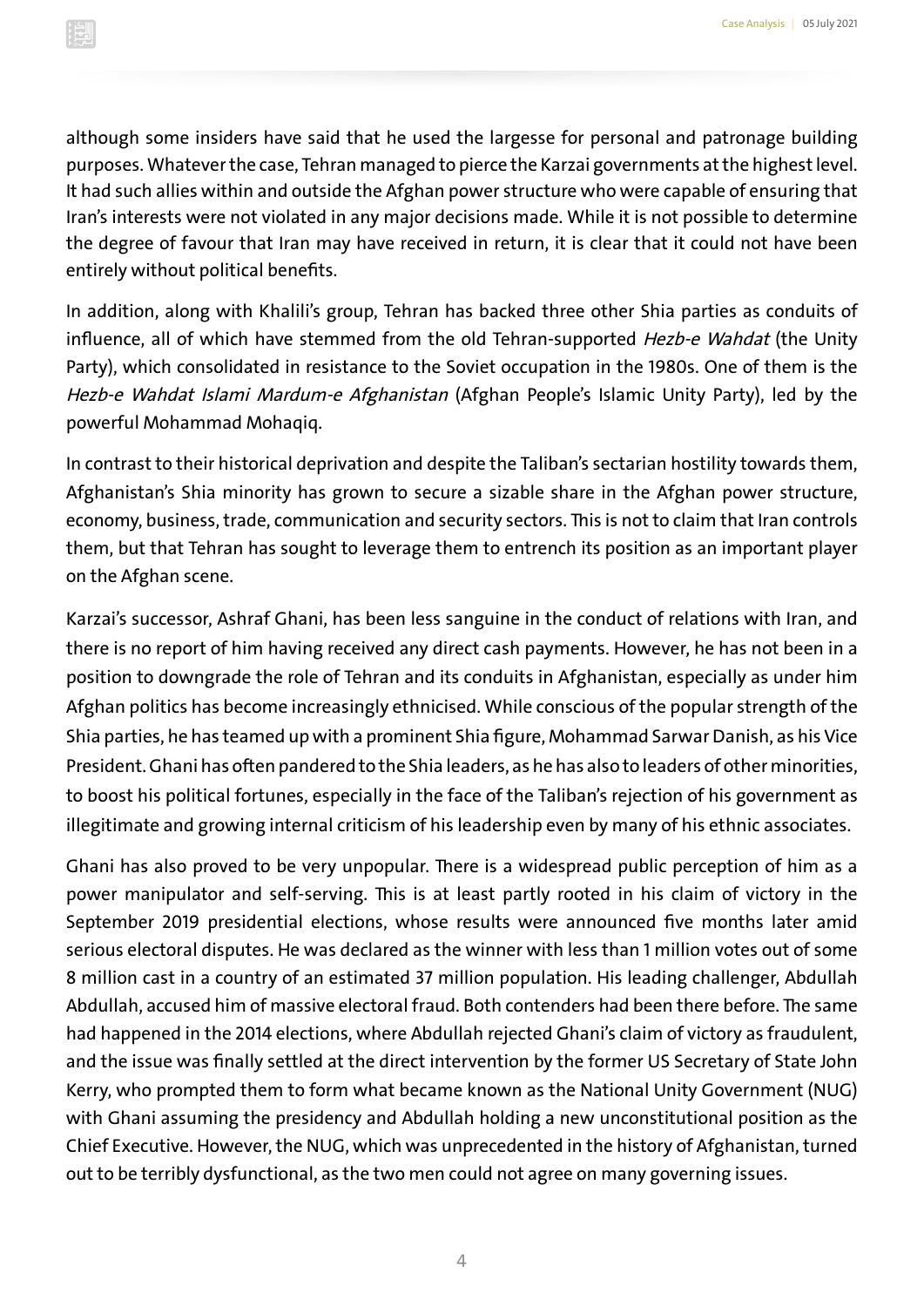The 2019 bitter electoral dispute was finally settled in a similar fashion. When both Ghani and Abdullah declared two rival presidencies, Kerry's successor under President Donald Trump, Mike Pompeo, pressured the two and threatened to cut America's financial assistance by \$1 billion. Ghani and Abdullah finally reached another compromise, whereby the former assumed the presidency and the latter took over a new post as the Chair of the Council of National Reconciliation outside the government as a consolation prize. Although in the face of the Taliban's assertiveness, and imminent US and allied military withdrawal, the two old antagonists have found it compelling to work more cooperatively, this does not mean that Afghanistan has had anything more than a weak, divided and kleptocratic government under Ghani than was even the case under his predecessor, Karzai.

Under the circumstances, Tehran has found it expedient to play off all sides whenever appropriate in Afghanistan. Not only has it maintained good relations with the successive Afghan government and backed various Shia groups, but it also forged friendly ties with prominent receptive figures among the Sunni Dari speaking segments of the Afghan population based on cultural and linguistic affiliations. Such figures include Abdullah, the former NUG Foreign Minister Salaouddin Rabbani and before him his father, the late President Burhanuddin Rabbani, and some of their close aides. Further, as of 2016, Tehran has made a concerted effort to nurture close relations with elements of the Taliban in the expectation that the militia is set to play a determining role in Afghanistan's future trajectory. The former Taliban leader, Mullah Akhtar Mansour, who was killed by an American drone strike along the Pakistan-Iran border in May 2016, had reportedly made several visits to Iran. In more recent times, Tehran has been very vocal about its relations with the Taliban.**<sup>3</sup>** It invited a Taliban delegation, headed by the group's deputy leader Mullah Ghani Baradar, for official peace talks in late January 2021.**<sup>4</sup>** In other words, Tehran has, more or less, practised in Afghanistan what it has pursued in some of Iran's other regional neighbours – cultivating and backing receptive groups as actual or potential conduits of influence.

Another plank of Tehran's policy approach has been to participate actively in the post-Taliban reconstruction of Afghanistan. It has been one of the country's most generous donors. At the 2002 Tokyo Afghanistan donor conference, Iran pledged \$560 million for reconstruction. This was the largest of any country outside the Organisation for Economic Cooperation and Development (OECD). "It added another \$100 million to this amount in 2006 and \$50 million in donations, plus \$300 million in loans, in 2008. It has invested heavily in infrastructure, schools, and social services, while expanding its cultural, religious, and economic ties. Between 2007 and 2013, it contributed \$50 million a year for counter-narcotics operations alone."**<sup>5</sup>**

Since 2001, Iran has grown to be Afghanistan's largest trading partner, with a balance of trade weighing heavily in Iran's favour. In March 2017-February 2018, the volume of trade between the two

**<sup>3</sup>** "Afghan Taliban Chief Bought Life Insurance in Pakistan before US Drone Strike Killed Him: Report", The Economic Times, 13 December 2020, https://economictimes.indiatimes.com/news/defence/afghan-taliban-chief-bought-life-insurance-in-pakistan-before-us-drone-strike-killed-himreport/articleshow/79706046.cms?from=mdr.

**<sup>4</sup>** "Iran Hosts Afghan Taliban Leader as Peace Talks Stalled", Reuters, 1 February 2021, https://www.reuters.com/article/us-iran-afghanistan-usaidUSKBN2A00KE.

**<sup>5</sup>** Amin Saikal, Iran Rising: The Survival and Future of the Islamic Republic, Princeton: Princeton University Press, 2019, pp. 177 - 78.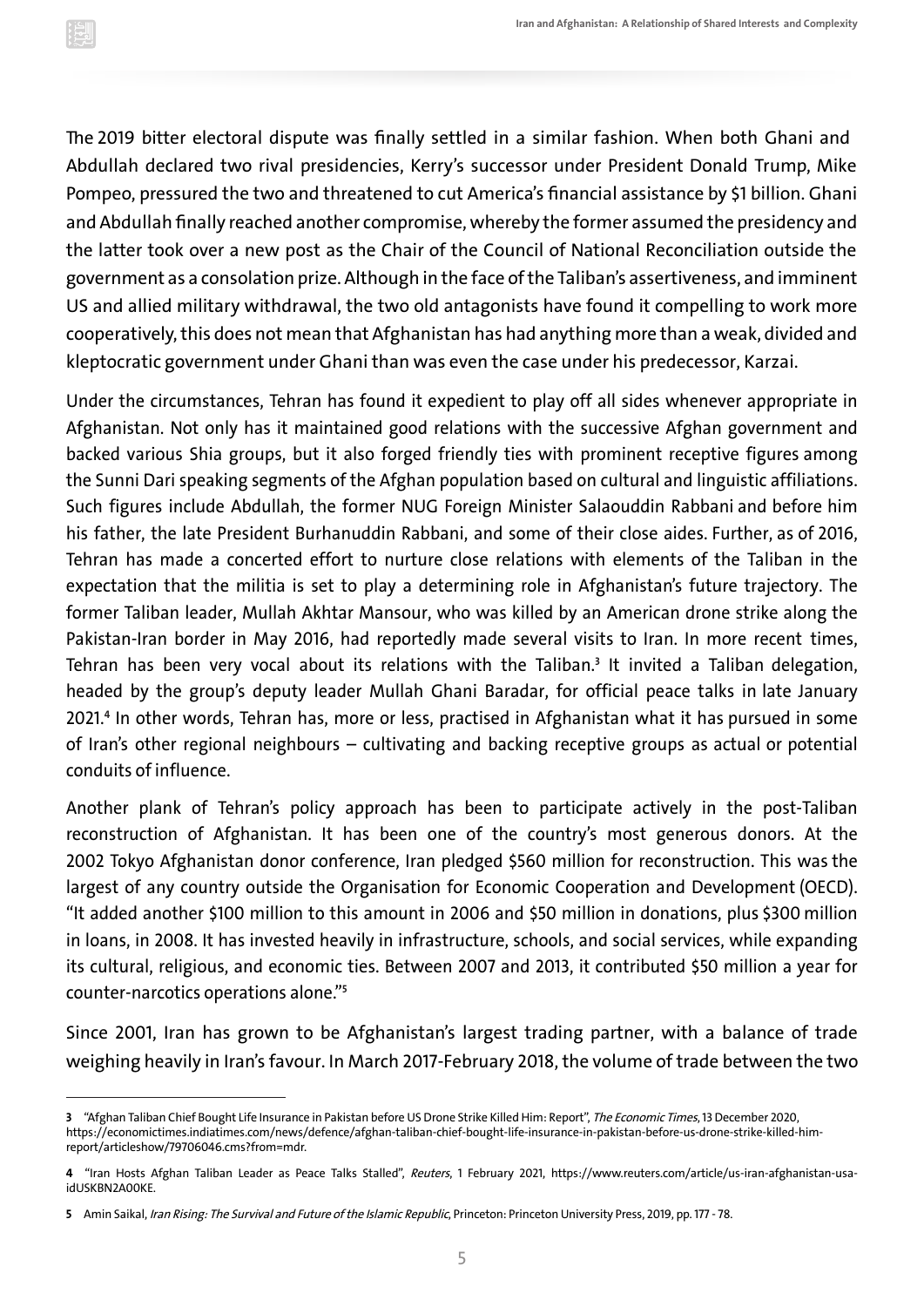countries was \$2 billion, but by 2020 - 2021 it had risen by 25 percent, with Iranian exports forming some 90 percent of the total.**<sup>6</sup>** This did not include illegal trade which was reportedly estimated at \$1 billion for 2016 - 2017 alone.**<sup>7</sup>** A large chunk of Iran's development aid has strategically been invested in projects in Afghanistan's western provinces bordering Iran. A number of these provinces' cities and regions have become dependent on Iran for electricity, fuel, and cross-border trade consisting of a variety of other goods and commodities. In sum, Iranian aid and trade with Afghanistan has become a significant lifeline for the general economic wellbeing of the area.

In view of Afghanistan's tense relations with Pakistan mainly due to Islamabad's support of the Taliban, Iran has receptively granted landlocked Afghanistan permission to use its Chahbahar port on the Gulf for transit purposes. It has funded and constructed expensive infrastructural projects, including a bridge and a major road to link Chahbahar to the Afghan border. India has partnered with Iran in this development, given its longstanding quest to bypass Pakistan for securing safe transit access to Afghanistan and Central Asia. "Afghanistan is now linked to India by a road to Chahbahar constructed between Zaranj and Delaram, a trade route that rivals the China-Pakistan Economic Corridor and Gwandar Port in Balochistan. Chahbahar symbolizes Iran's and India's shared strategic interests … [which include] containing Pakistan's influence in Afghanistan."**<sup>8</sup>**

The first Iran-funded railway, linking the northeastern Iranian city of Khaf to Afghanistan's western city of Ghoryan over a 140km track, was launched in December 2020 at the cost of \$75 million as part of Iran's development assistance to Afghanistan. When the track is extended to the western Afghan city of Herat, "the network would help transport six million tons of goods and up to a million passengers a year."**(9)** This is all in addition to many other infrastructural, educational and cultural projects and communication outlets, including TV stations, that Iran has partially or fully funded. The Islamic Republic's soft power, including the Khatami Al Anbiya, which is essentially an instrument of the powerful IRGC, and different Bonyads or ruling clerical linked charity organisations have assumed an important role in Iranian activities.**<sup>10</sup>**

The Iranian involvement in various forms has certainly benefited Afghanistan, but it has also enabled US-sanctioned Iran to reap substantial dividends from its investments. Iran has leveraged Afghanistan for sanction-busting purposes in a variety of ways. Not only has it sold goods to Afghanistan, most importantly oil, in exchange for dollars. It has also received estimated sums \$4-4.5 billion annually in dollars smuggled from the country. **<sup>11</sup>** This has occurred in different forms, one reportedly related

**<sup>6</sup>** "Iran-Afghanistan Trade", Tehran Times, 10 April 2021, https://www.tehrantimes.com/tag/Iran-Afghanistan+trade.

**<sup>7</sup>** Mir Haidar Shah Omid, "Sharp Rise in Trade Volume between Afghanistan and Iran", Tolo News, 31 January 2017, https://tolonews.com/business/ sharp-rise-trade-volume-between-afghanistan-and-iran.

**<sup>8</sup>** Saikal, Iran Rising, p. 178.

**<sup>9</sup>** Maysam Bizaer, "Iran's Railway Ambitions go beyond Afghanistan", Atlantic Council, 4 January 2021, https://www.atlanticcouncil.org/blogs/iransource/ irans-railway-ambitions-go-beyond-afghanistan/.

**<sup>10</sup>** For a discussion, see Mahan Abedin, "How Iran Found Its Feet in Afghanistan", Foreign Affairs, 24 October 2019, https://www.foreignaffairs.com/ articles/afghanistan/2019-10-24/how-iran-found-its-feet-afghanistan.

**<sup>11</sup>** Omar, "Dollar Smuggling from Afghanistan to Iran Surges as Tehran Lifts Import lLmits", Salaam Times, 6 July 2020, https://afghanistan.asia-news. com/en\_GB/articles/cnmi\_st/features/2020/07/06/feature-01.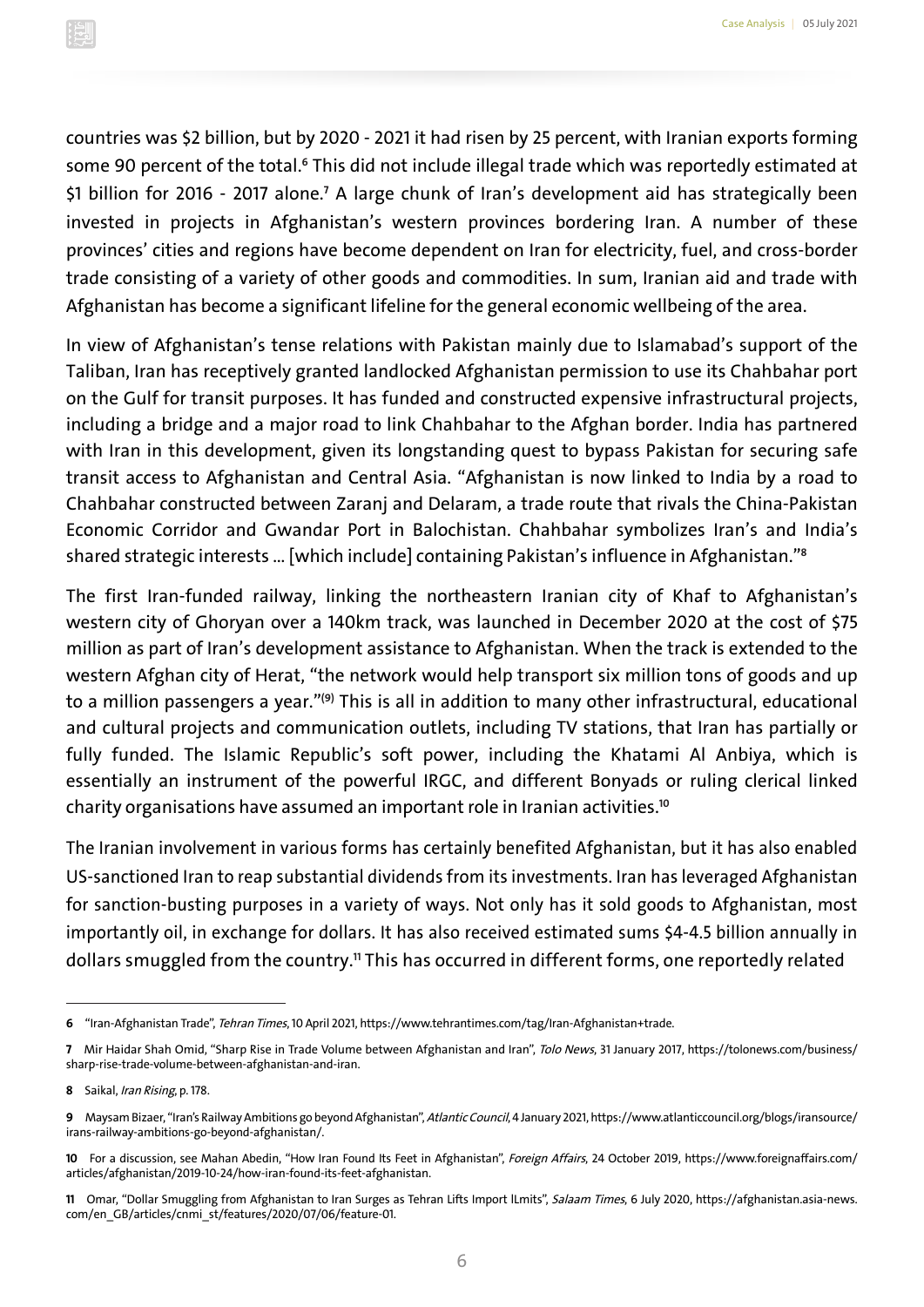to Iranian merchants, many linked to the power structures in Iran, who have managed to exchange large amounts of Iranian riyals for dollars in Afghanistan, with their Afghan counterparts taking the riyals back to Iran to purchase products for import to Afghanistan.**<sup>12</sup>** The Afghan Finance Ministry has several times reported what it has called the flight of the dollar to Iran.**<sup>13</sup>**

While Iran-Afghanistan relations have overall been positive, they have not been free of certain challenges, some quite persistent. Disputes over water allocation and the delineation of boundaries affecting the Helmand River and the Hurrirud-Murghab basin in Afghanistan have been the source of multiple tensions since the nineteenth century. Given that both countries suffer from water shortages, this will continue to be a major point of contention. The two countries signed the Helmand River Treaty in 1973, which established a formal agreement on the division of water.**<sup>14</sup>** However, the Iranian side has claimed that it has not been fully implemented. Afghanistan has planned to build twenty-one dams to boost agricultural production and produce electricity. It has accused Iran of attempting to block the Kamal Khan dam on Helmand. In 2011, a captured Taliban official claimed that he had been offered \$50,000 to sabotage the Kamal Khan dam in the Afghan province of Nimroz. The dam has nonetheless been completed and was inaugurated in March 2021, to the dismay of Tehran.

Afghanistan's many refugees have been another contentious issue. Although there is no precise figure available for the number of Afghan refugees in Iran, the country is widely believed to host some 2.5<sup>83</sup> million of them (a majority of them unregistered) – the second-largest number after Pakistan. Until recent years, Tehran treated the refugees quite well, giving them access to generous social security programs. However, the plight of refugees has generally deteriorated, as Iran's economic difficulties have mounted. Iran has also used the refugee issue to gain political leverage against the Afghan government whenever deemed desirable, with Tehran threatening to deport refugees en masse to Afghanistan on several occasions. A good number of refugees have been deported and repatriated in the last few years, with some also lately escaping pandemic-ravaged Iran.**<sup>15</sup>**

Adding to the complication of relations has also been Tehran's recruitment of Afghan refugees to fight in Syria, and Iranian border guards killing groups of Afghans who have tried to cross the border looking for work in Iran. One such incident occurred in early 2020 when Iranian guards beat and pushed at least 70 Afghans into the Hurrirud River.**<sup>16</sup>**

A further point of contention between the two countries concerns cross-border drug trafficking from Afghanistan, which is the largest poppy-growing and heroin-producing country in the world, into

**<sup>12</sup>** Matthew Rosenberg and Annie Lowrey, "Iranian Currency Flows Into Afghanistan Markets", New York Times, 17 August 2012.

**<sup>13</sup>** Hikmat Noori, "Is Afghanistan Helping Iran Survive US Sanctions with Dollar Smuggling", TRTWorld, 22 July 2019, https://www.trtworld.com/magazine/ is-afghanistan-helping-iran-survive-us-sanctions-with-dollar-smuggling-28421.

**<sup>14</sup>** For its full text, see "The Helmand River Water Treaty", Afghanistan Waters Portal, https://afghanwaters.net/en/the-helmand-river-water-treaty-1973/.

**<sup>15</sup>** For details, see Ezzatullah Mehrdad, "As Deportations Soar, Afghan Returnees Struggle on Home Soil", The New Humanitarian, 26 January 2021, https://www.thenewhumanitarian.org/news/2021/01/26/iran-afghanistan-migrant-returns-refugees-conflict-coronavirus-economy.

**<sup>16</sup>** "Afghanistan Says At Least 70 Migrants 'Forced into River' by Iran Border Guards", Middle East Eye, 3 May 2020, https://www.middleeasteye.net/news/ afghanistan-says-least-70-migrants-forced-river-iran-border-guards.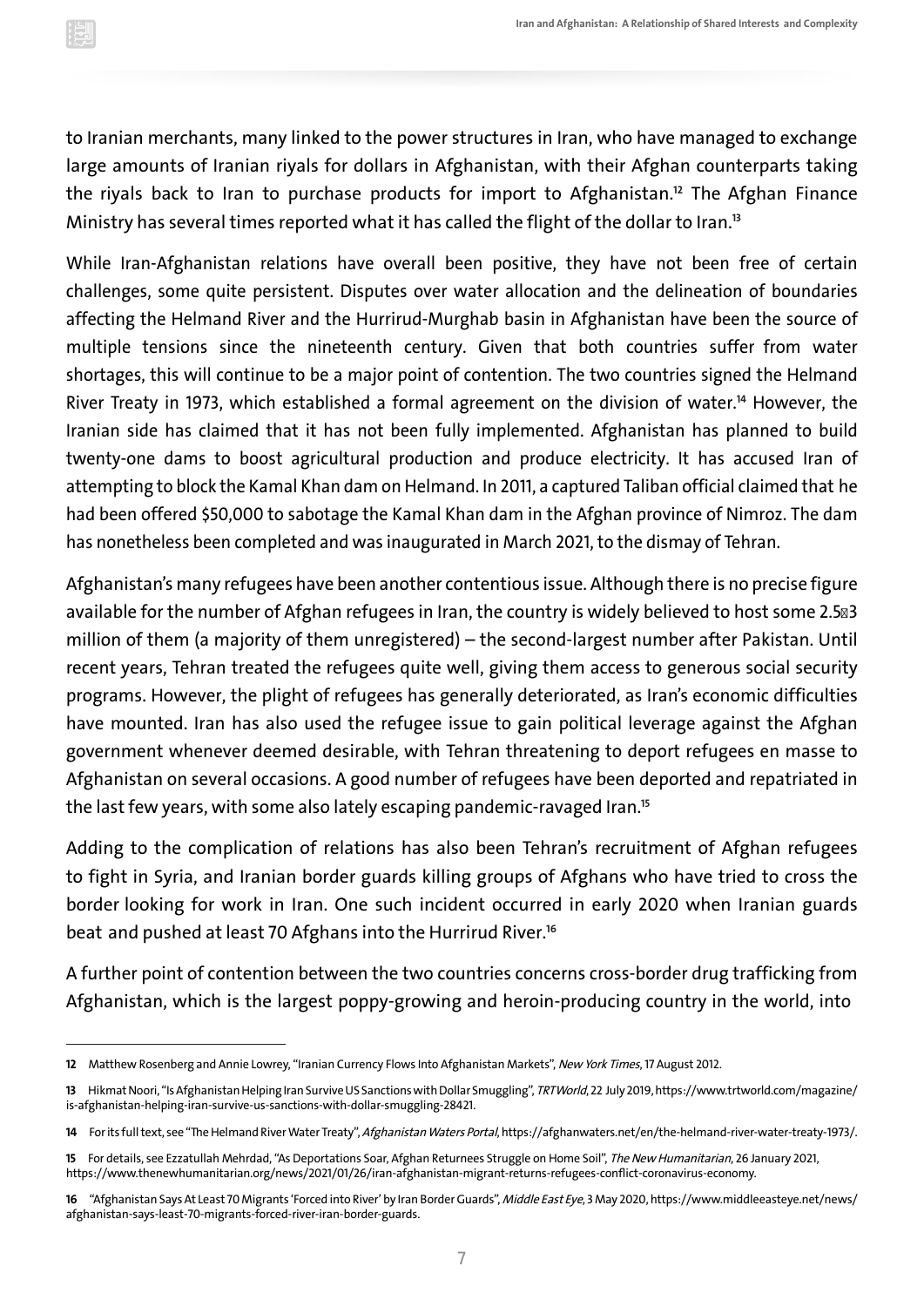Iran. Because Afghanistan does not have sufficient security, border, and customs forces, Iran has had to deploy a substantial and costly border guard to combat drug trafficking, costing the lives of many of its security personnel over the years. Despite its efforts, Iran now has one of the largest numbers of addicts in the region, entailing huge health and social problems for the country. Tehran wants Kabul to do more to stem the flow of opiates into Iran, but the Afghan government has little capacity to do so.**<sup>17</sup>**

Another issue complicating Iranian-Afghan relations is Tehran's distrust of nuclear-armed Pakistan, which has a long history of intervention aimed at countering Indian influence and preventing Iran from gaining the upper hand in Afghanistan. Pakistan is a predominantly Sunni Muslim state, with Shias forming around 20 percent of its population of some 208 million. Although Tehran and Islamabad have maintained the semblance of good neighbourly relations, the Iranian side harbors serious reservations about Pakistan. It has accused Islamabad of helping and providing sanctuaries, with Saudi backing, to separatist groups, such as Jundallah (Soldiers of God in the Sunni-dominated Iranian province of Sistan-Baluchistan on the border of Pakistan and Afghanistan.

Finally, Tehran has been very unhappy about the Afghanistan-US Strategic Partnership Agreement, signed in 2012 and reaffirmed by Ghani two years later, enabling the US to have permanent military bases in Afghanistan. Kabul has defied Tehran's serious objections in this respect.**<sup>18</sup>** However, with the imminent withdrawal of all foreign forces, the US has begun the process of handing over these bases to the Afghan National Security Forces. Although the Strategic Agreement will remain in place and the US will retain a residual force, involving an intelligence network, to protect its mission in Kabul and conduct counterterrorism operations whenever required, the issue of the bases should not be a major concern for Tehran.

### Iran's Stance in Relation to Post-US Afghanistan

As the United States and its NATO and non-NATO allies are scheduled to make a military exit from Afghanistan by 11 September 2021, which will also mark the 20th anniversary of 9/11, the question is: Where will this leave Iran in relation to a post-US Afghanistan?

It is clear that after two decades of fighting the Taliban-led armed resistance, the US and its allies have failed to achieve Washington's original promise of transforming Afghanistan into a stable, secure and prosperous country. In fact, they leave behind a broken country, as they did with Vietnam and Iraq. Ultimately, the US could neither secure a credibly reliable partner in each of these countries, nor sell its invasions to the peoples of the subjected countries and, for that matter, to its own constituency.**<sup>19</sup>**

**<sup>17</sup>** Saikal, Iran Rising, p. 182.

**<sup>18</sup>** Niranjan Chandrashekhar Oak, "What's between the Taliban and Iran?" Diplomat, 8 June 2016, https://thediplomat.com/2016/06/whats-betweenthe-taliban-and-iran/.

**<sup>19</sup>** Amin Saikal, "Leaving Afghanistan and Why America Doesn't Win Wars", The Strategist, 21 April 2021, https://www.aspistrategist.org.au/leavingafghanistan-and-why-america-doesnt-win-wars/.